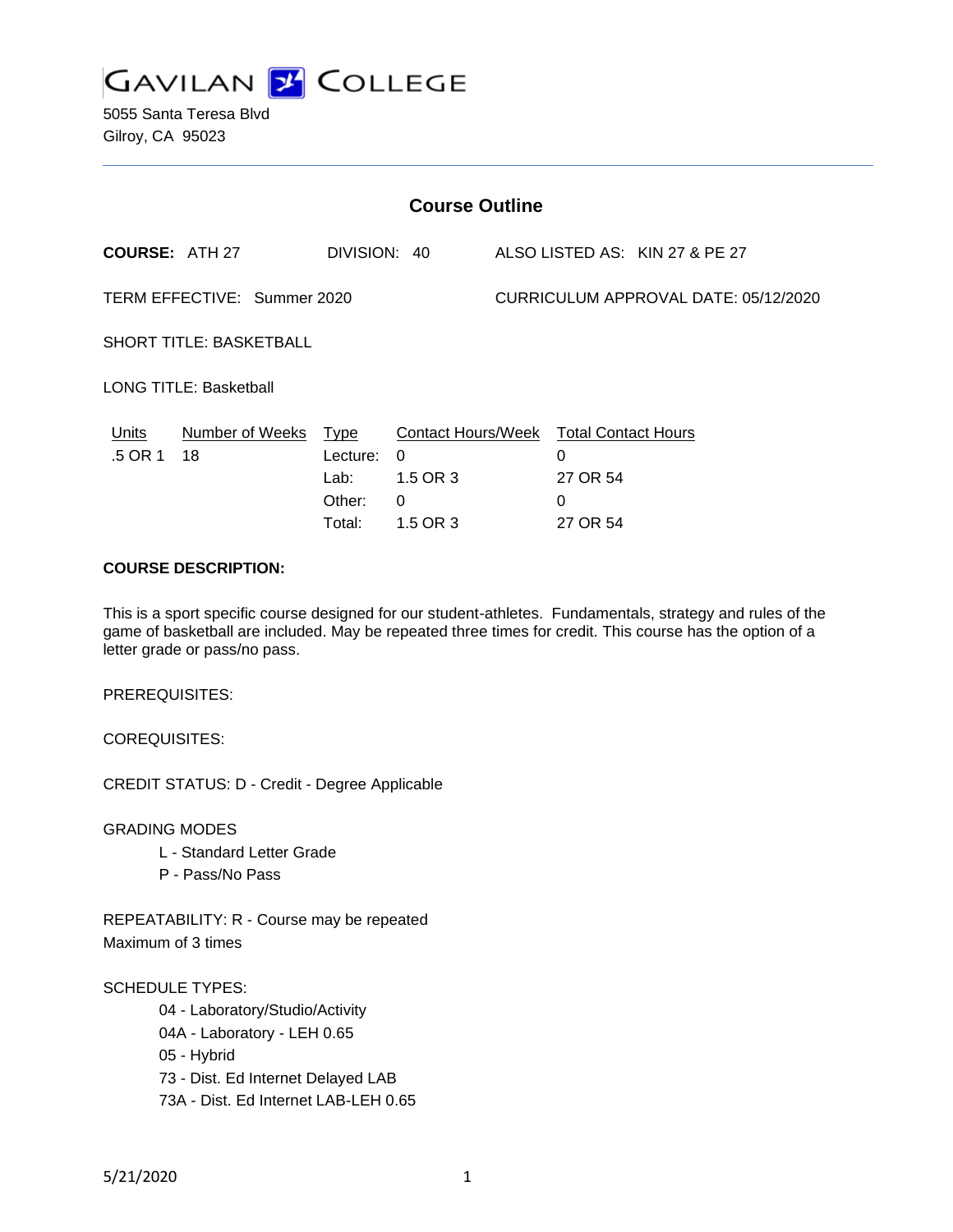## **STUDENT LEARNING OUTCOMES:**

1. Demonstrate two different dribbling, passing, and shooting techniques and explain the difference between a player to player and a zone defense.

Measure of assessment: demonstration, discussion

Year assessed, or planned year of assessment: 2017

Semester: Summer

2. Describe the general strategies and rules involved in the game of basketball.

Measure of assessment: written exam, oral exam, discussion

Year assessed, or planned year of assessment: 2017

# **CONTENT, STUDENT PERFORMANCE OBJECTIVES, OUT-OF-CLASS ASSIGNMENTS**

Curriculum Approval Date: 05/12/2020

4.5 - 9 Hours

Content: Course description, overview, and methods of evaluation. Discuss the fundamental skills, basic rules, and concepts of the game of basketball. Introduce stretching and warm-up exercises appropriate for basketball. Discuss the importance of proper

warm-up and lead students in warm-up running and stretching exercises at the beginning of each class. Explain and demonstrate the different ways of dribbling the ball up the court utilizing each hand. This would include cross-over, stop and go, and reverse spin type of maneuvers. Describe and practice the most common types of passes in basketball such as the chest, bounce, hook, two-hand overhead, and baseball pass. Introduce the jump stop and stride stop and the different types of pivots involved in basketball, such as the left and right reverse pivots and the right and left front pivots. Provide opportunities for students to practice these skills by

incorporating dribbling, stopping, pivoting, and passing skills into one drill.

Student Performance Objectives: Demonstrate at least two types of dribbling, passing, stopping, and pivoting methods. Explain when and why these skills would be used.

#### 4.5 - 9 Hours

Content: Warm-up running and stretching exercises. Introduce the proper shooting technique, starting with the footwork and ending

with the correct follow through. Practice the right and left handed lay-up, the reverse lay-up, the bank shot, the set shot, and the jump shot. Incorporate fun shooting games like "21", "Around-the-World", "Knockout", and "HORSE" to practice shooting techniques. Utilize multi-purpose drills such as the three-person weave, 3 on 2, and 2 on1 which will allow students to develop their dribbling, passing, and shooting skills. Introduce the concepts of player to player defense. As appropriate discuss the rules of the game.

Student Performance Objectives: Demonstrate both a right handed and a left handed lay-up as well as a set shot and a jump shot. Utilize their shooting, passing, and dribbling skills during class activities.

#### 4.5 - 9 Hours

Content: Warm-up running and stretching exercises. Explain, demonstrate, and allow students to practice low post moves such as the power drop step move to the baseline and the center of the key and jump shots and hooks off these moves. The up and under low post move from both sides of the key can also be included. Introduce 1 on 1 offensive moves from the wing, baseline, and top of the key positions. Opportunities to practice these moves against a defender will be provided. Teach screening and introduce the pick and roll in 2 on 2 play. Discuss the rules of the game as they apply to screening and picks and rolls. Skill tests on dribbling, passing, and shooting the basketball.

Student Performance Objectives: Describe and demonstrate the pick and roll and setting a screen. Demonstrate two different

offensive moves from the wing, baseline, and top of the key. Explain the rules that govern a screen and a pick and roll. Complete skill testing.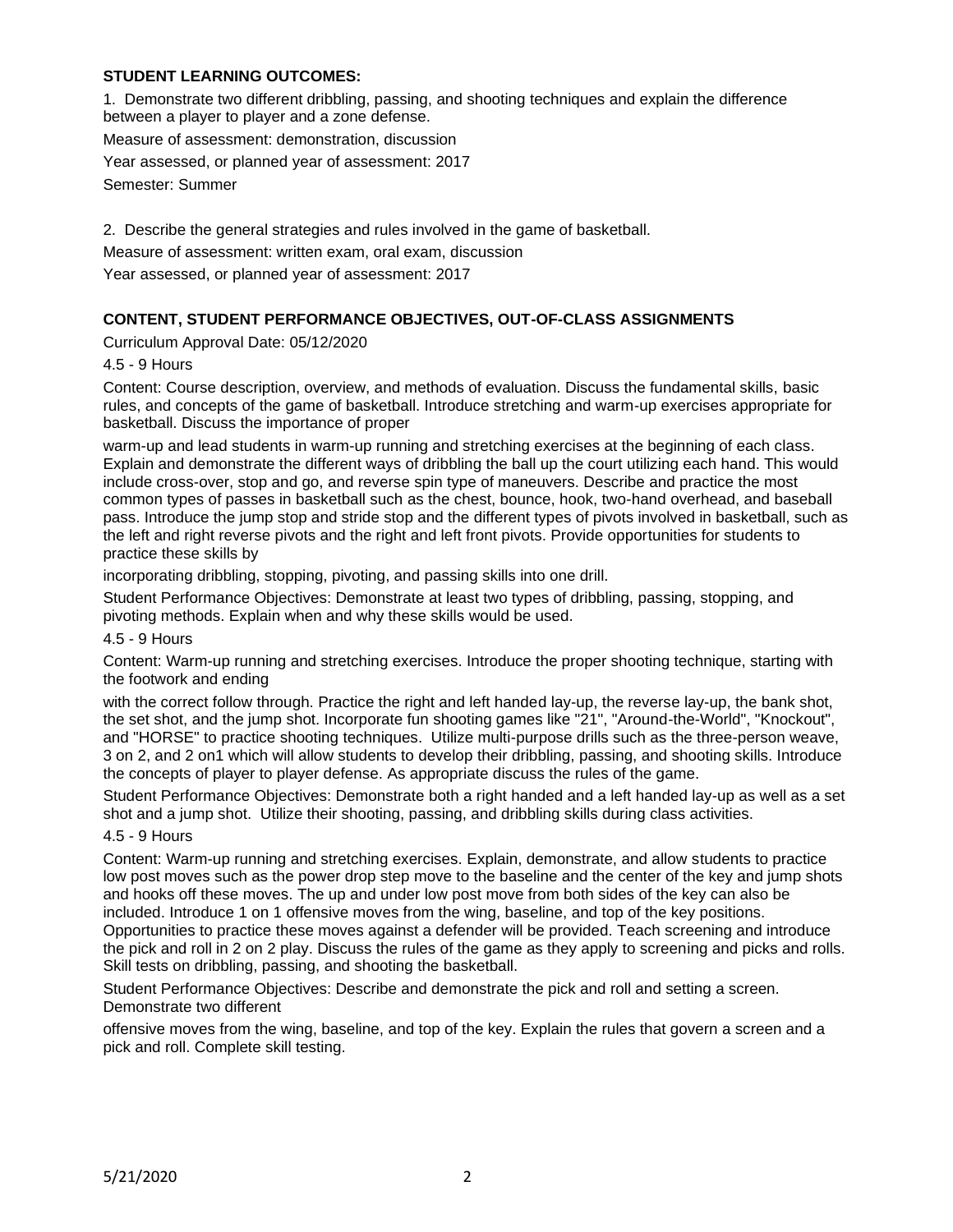## 6 - 12 Hours

Content: Warm-up running and stretching exercises. Explain and demonstrate proper blocking out and rebounding techniques. Practice opportunities will be provided, incorporating offensive players vs. the defense. Introduce students to the concepts and theories behind fast break basketball. Incorporate the 3 on 1, 3 on 2, and 2 on 1 fast break drills into the lessons. This will allow students to practice all the skills learned to date. Introduce students to the various cuts and screens employed in 3 on 3 half court games. Teach defenders the concepts of sliding through and fighting over the top of screens and switching offensive players when a very good screen is set. As necessary, discuss the rules of the game. Divide into three player teams and provide opportunities for students to practice these skills.

Student Performance Objectives: Demonstrate the correct blocking out and rebounding techniques. Participate in various fast break drills where they will demonstrate all the skills learned to date. Discuss and demonstrate cuts and screens and how to defend against them.

#### 6 - 12 Hours

Content: Warm-up running, stretching exercises, and fastbreak drills. Introduce the concepts, strategies, and theories behind playing zone defenses, such as the 2-3, 1-2-2, 1-3-1, and 3-2. Discuss and demonstrate proper positioning and rebounding responsibilities. Divide students into five person teams and have both teams play various zone defenses while playing full court. Provide practice opportunities for students to incorporate all the skills leaned into half court and full court game play. This may include a variety of tournaments.

Student Performance Objectives: Explain and demonstrate the defensive responsibilities of each defender within the zone. Participate in game play where they will demonstrate all the skills presented in class.

2 Hours

Final

## **METHODS OF INSTRUCTION:**

Lecture, demonstration, video, and guided practice.

### **METHODS OF EVALUATION:**

Skill demonstrations Percent of total grade: 50.00 % **Demonstration** Objective examinations Percent of total grade: 20.00 % Multiple Choice, True/False, Matching Items, Completion Other methods of evaluation Percent of total grade: 30.00 % Other: Requires student participation OUT OF CLASS ASSIGNMENTS:

## **REPRESENTATIVE TEXTBOOKS:**

No textbook required.